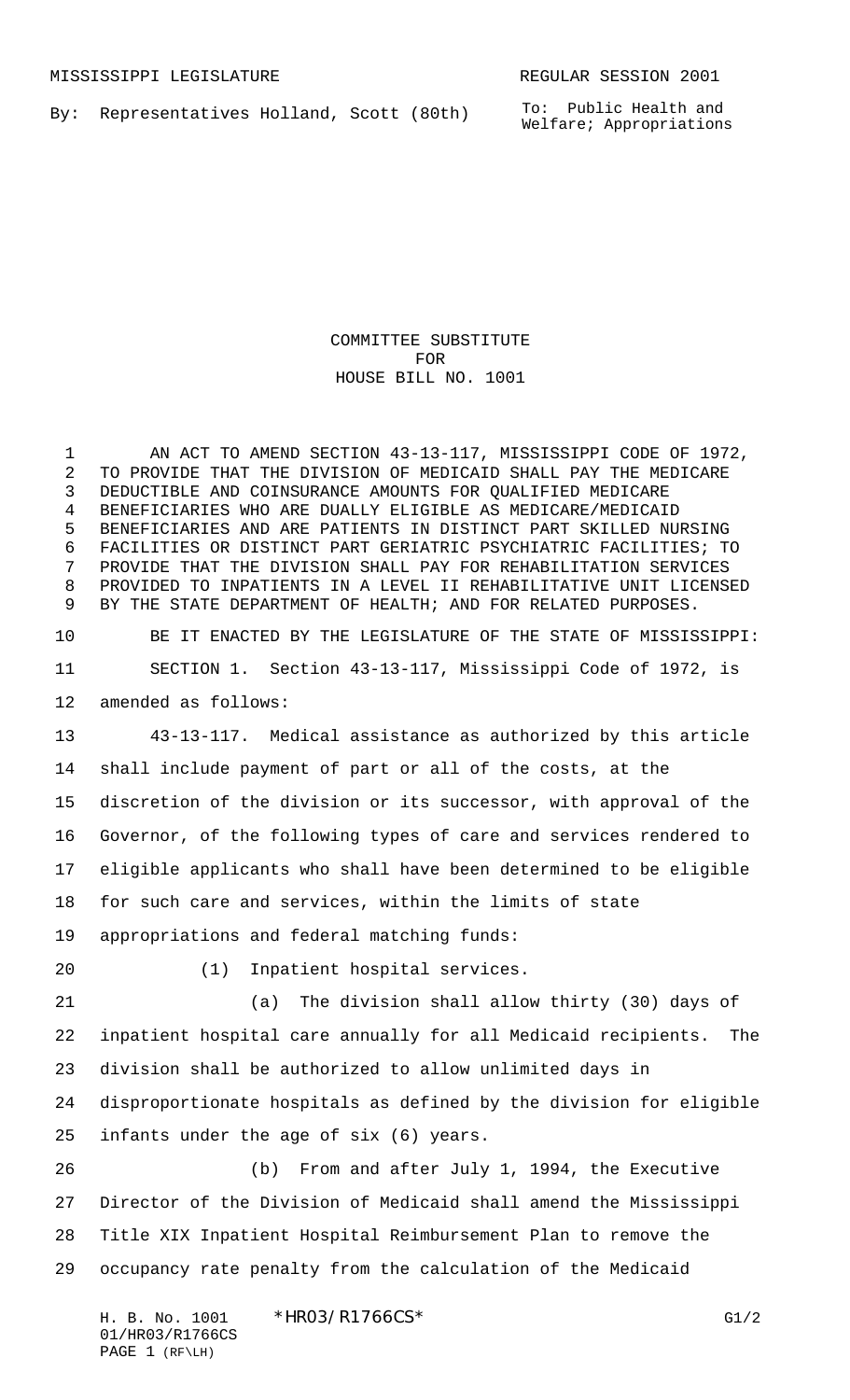Capital Cost Component utilized to determine total hospital costs allocated to the Medicaid program.

 (c) Hospitals will receive an additional payment for the implantable programmable pump implanted in an inpatient basis. The payment pursuant to written invoice will be in addition to the facility's per diem reimbursement and will represent a reduction of costs on the facility's annual cost report, and shall not exceed Ten Thousand Dollars (\$10,000.00) per year per recipient. This paragraph (c) shall stand repealed on July 1, 2001.

## (d) The division shall pay the Medicare deductible

and coinsurance amounts in amounts based on the full

Medicare-approved amount for coinsurance, deductibles and

copayments for qualified Medicare beneficiaries who are dually

eligible as Medicare/Medicaid beneficiaries and are patients in

distinct part skilled nursing facilities or distinct part

geriatric psychiatric facilities.

 (e) The division shall pay for rehabilitation services provided to inpatients in a Level II rehabilitative unit licensed by the State Department of Health.

 (2) Outpatient hospital services. Provided that where the same services are reimbursed as clinic services, the division may revise the rate or methodology of outpatient reimbursement to maintain consistency, efficiency, economy and quality of care. The division shall develop a Medicaid-specific cost-to-charge ratio calculation from data provided by hospitals to determine an allowable rate payment for outpatient hospital services, and shall submit a report thereon to the Medical Advisory Committee on or before December 1, 1999. The committee shall make a recommendation on the specific cost-to-charge reimbursement method for outpatient hospital services to the 2000 Regular Session of the Legislature.

H. B. No. 1001 \*HRO3/R1766CS\* (3) Laboratory and x-ray services.

01/HR03/R1766CS PAGE 2 (RF\LH)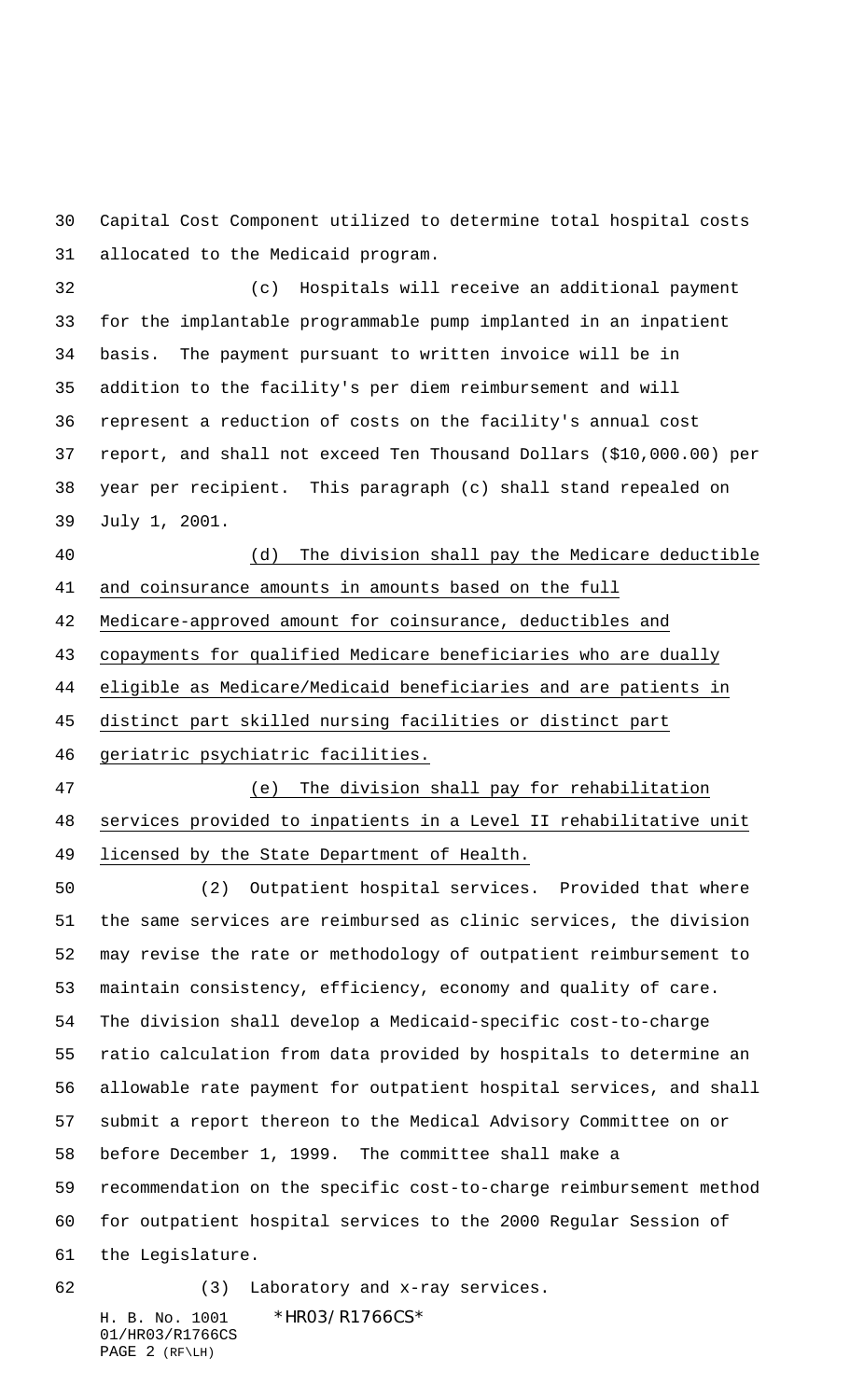(4) Nursing facility services.

 (a) The division shall make full payment to nursing facilities for each day, not exceeding fifty-two (52) days per year, that a patient is absent from the facility on home leave. Payment may be made for the following home leave days in addition to the fifty-two-day limitation: Christmas, the day before Christmas, the day after Christmas, Thanksgiving, the day before Thanksgiving and the day after Thanksgiving. However, before payment may be made for more than eighteen (18) home leave days in a year for a patient, the patient must have written authorization from a physician stating that the patient is physically and mentally able to be away from the facility on home leave. Such authorization must be filed with the division before it will be effective and the authorization shall be effective for three (3) months from the date it is received by the division, unless it is revoked earlier by the physician because of a change in the condition of the patient.

H. B. No. 1001 \*HR03/R1766CS\* (b) From and after July 1, 1997, the division shall implement the integrated case-mix payment and quality monitoring system, which includes the fair rental system for property costs and in which recapture of depreciation is eliminated. The division may reduce the payment for hospital leave and therapeutic home leave days to the lower of the case-mix category as computed for the resident on leave using the assessment being utilized for payment at that point in time, or a case-mix score of 1.000 for nursing facilities, and shall compute case-mix scores of residents so that only services provided at the nursing facility are considered in calculating a facility's per diem. The division is authorized to limit allowable management fees and home office costs to either three percent (3%), five percent (5%) or seven percent (7%) of other allowable costs, including allowable therapy costs and property costs, based on the types of management services provided, as follows:

01/HR03/R1766CS PAGE 3 (RF\LH)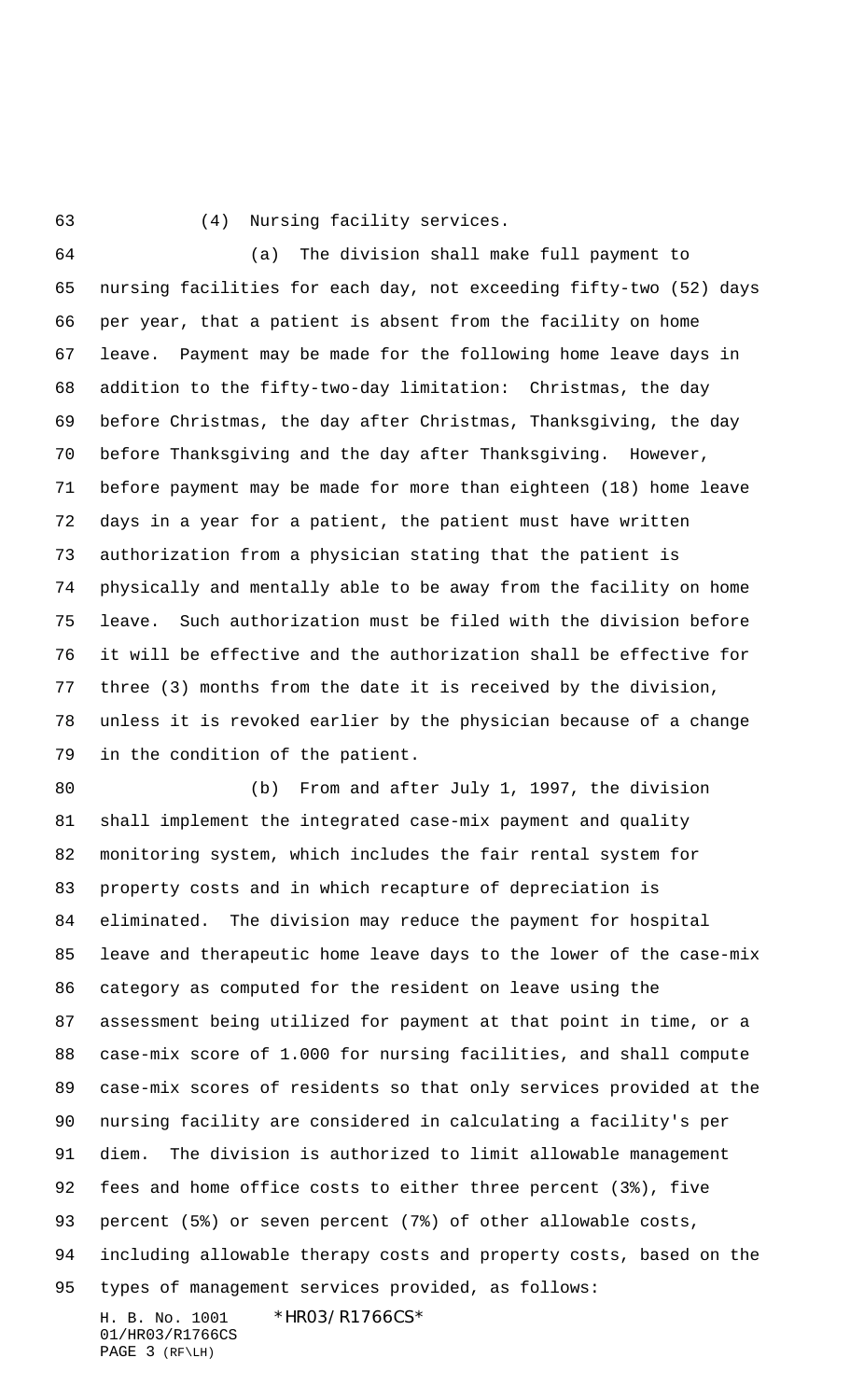A maximum of up to three percent (3%) shall be allowed where centralized managerial and administrative services are provided by 98 the management company or home office.

 A maximum of up to five percent (5%) shall be allowed where centralized managerial and administrative services and limited professional and consultant services are provided.

 A maximum of up to seven percent (7%) shall be allowed where a full spectrum of centralized managerial services, administrative services, professional services and consultant services are provided.

 (c) From and after July 1, 1997, all state-owned nursing facilities shall be reimbursed on a full reasonable cost basis.

H. B. No. 1001 \*HR03/R1766CS\* 01/HR03/R1766CS PAGE 4 (RF\LH) (d) When a facility of a category that does not require a certificate of need for construction and that could not be eligible for Medicaid reimbursement is constructed to nursing facility specifications for licensure and certification, and the facility is subsequently converted to a nursing facility pursuant to a certificate of need that authorizes conversion only and the applicant for the certificate of need was assessed an application review fee based on capital expenditures incurred in constructing the facility, the division shall allow reimbursement for capital expenditures necessary for construction of the facility that were incurred within the twenty-four (24) consecutive calendar months immediately preceding the date that the certificate of need authorizing such conversion was issued, to the same extent that reimbursement would be allowed for construction of a new nursing facility pursuant to a certificate of need that authorizes such construction. The reimbursement authorized in this subparagraph (d) may be made only to facilities the construction of which was completed after June 30, 1989. Before the division shall be authorized to make the reimbursement authorized in this subparagraph (d), the division first must have received approval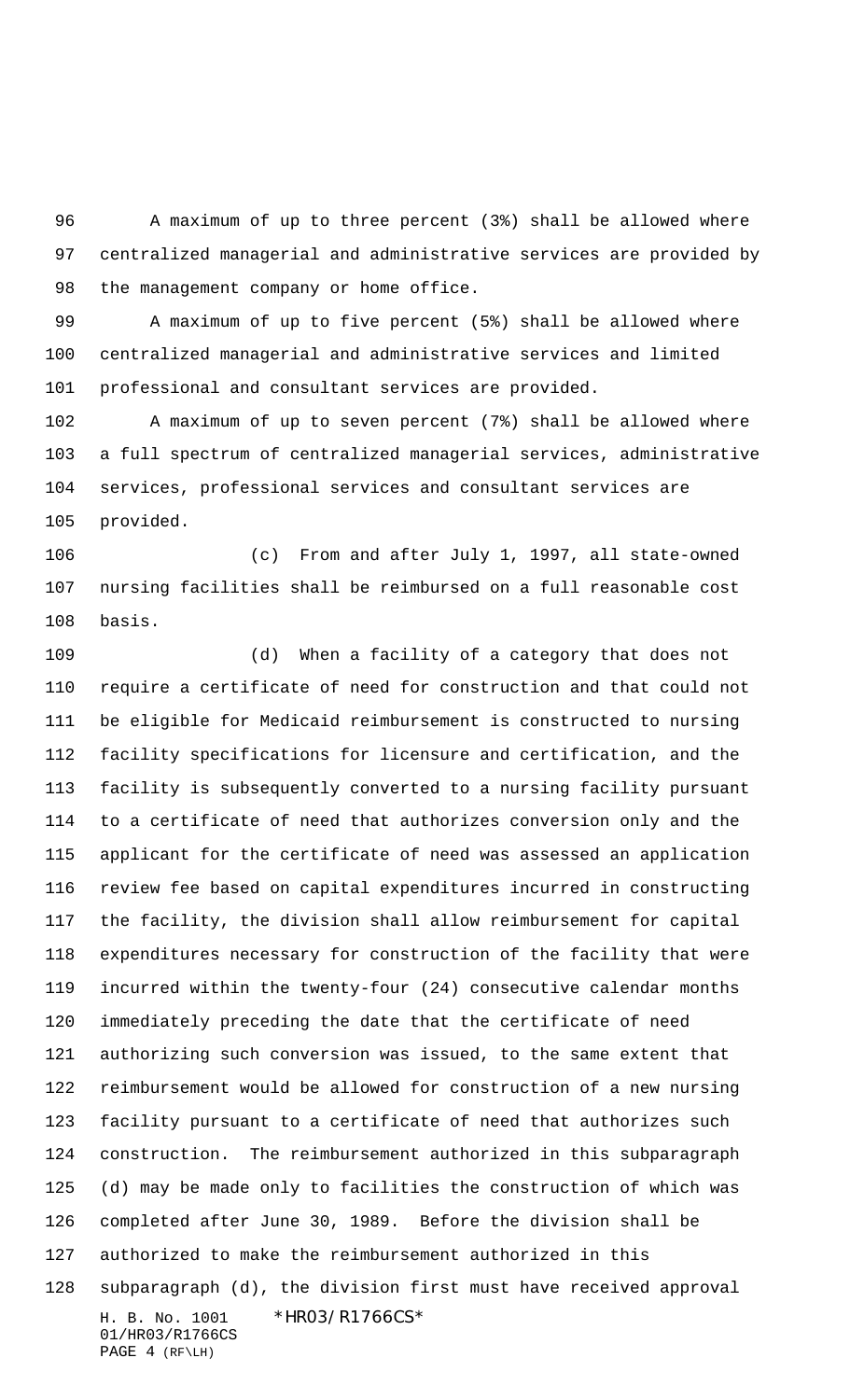from the Health Care Financing Administration of the United States Department of Health and Human Services of the change in the state Medicaid plan providing for such reimbursement.

 (e) The division shall develop and implement, not later than January 1, 2001, a case-mix payment add-on determined by time studies and other valid statistical data which will reimburse a nursing facility for the additional cost of caring for a resident who has a diagnosis of Alzheimer's or other related dementia and exhibits symptoms that require special care. Any such case-mix add-on payment shall be supported by a determination of additional cost. The division shall also develop and implement as part of the fair rental reimbursement system for nursing facility beds, an Alzheimer's resident bed depreciation enhanced reimbursement system which will provide an incentive to encourage nursing facilities to convert or construct beds for residents with Alzheimer's or other related dementia.

H. B. No. 1001 \*HR03/R1766CS\* 01/HR03/R1766CS (f) The Division of Medicaid shall develop and implement a referral process for long-term care alternatives for Medicaid beneficiaries and applicants. No Medicaid beneficiary shall be admitted to a Medicaid-certified nursing facility unless a licensed physician certifies that nursing facility care is appropriate for that person on a standardized form to be prepared and provided to nursing facilities by the Division of Medicaid. The physician shall forward a copy of that certification to the Division of Medicaid within twenty-four (24) hours after it is signed by the physician. Any physician who fails to forward the certification to the Division of Medicaid within the time period specified in this paragraph shall be ineligible for Medicaid reimbursement for any physician's services performed for the applicant. The Division of Medicaid shall determine, through an assessment of the applicant conducted within two (2) business days after receipt of the physician's certification, whether the applicant also could live appropriately and cost-effectively at

PAGE 5 (RF\LH)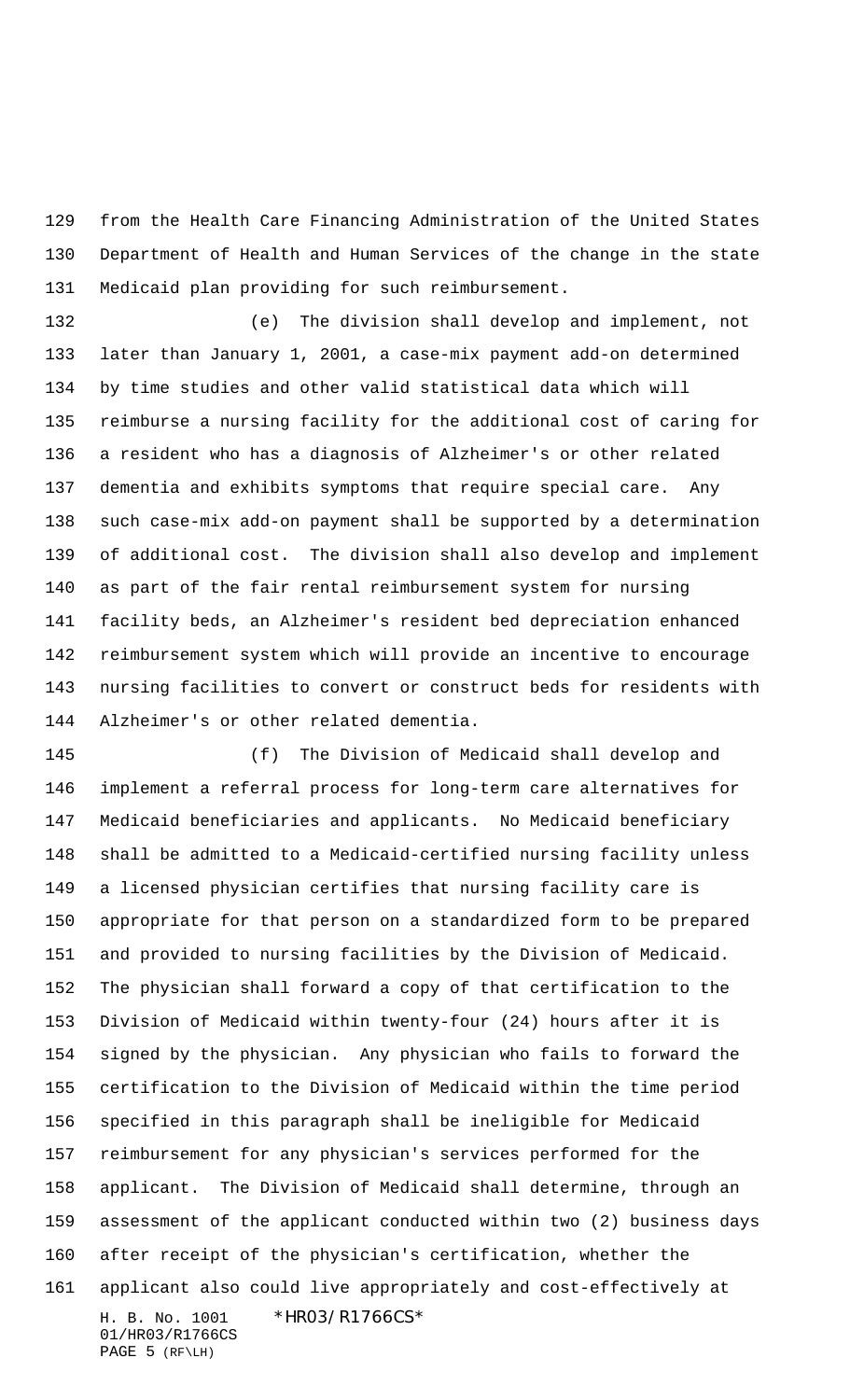home or in some other community-based setting if home- or community-based services were available to the applicant. The time limitation prescribed in this paragraph shall be waived in cases of emergency. If the Division of Medicaid determines that a home- or other community-based setting is appropriate and cost-effective, the division shall:

 (i) Advise the applicant or the applicant's legal representative that a home- or other community-based setting is appropriate;

 (ii) Provide a proposed care plan and inform the applicant or the applicant's legal representative regarding the degree to which the services in the care plan are available in a home- or in other community-based setting rather than nursing facility care; and

 (iii) Explain that such plan and services are available only if the applicant or the applicant's legal representative chooses a home- or community-based alternative to nursing facility care, and that the applicant is free to choose nursing facility care.

 The Division of Medicaid may provide the services described in this paragraph (f) directly or through contract with case managers from the local Area Agencies on Aging, and shall coordinate long-term care alternatives to avoid duplication with hospital discharge planning procedures.

 Placement in a nursing facility may not be denied by the division if home- or community-based services that would be more appropriate than nursing facility care are not actually available, or if the applicant chooses not to receive the appropriate home-or community-based services.

 The division shall provide an opportunity for a fair hearing under federal regulations to any applicant who is not given the choice of home- or community-based services as an alternative to institutional care.

H. B. No. 1001 \*HRO3/R1766CS\* 01/HR03/R1766CS PAGE 6 (RF\LH)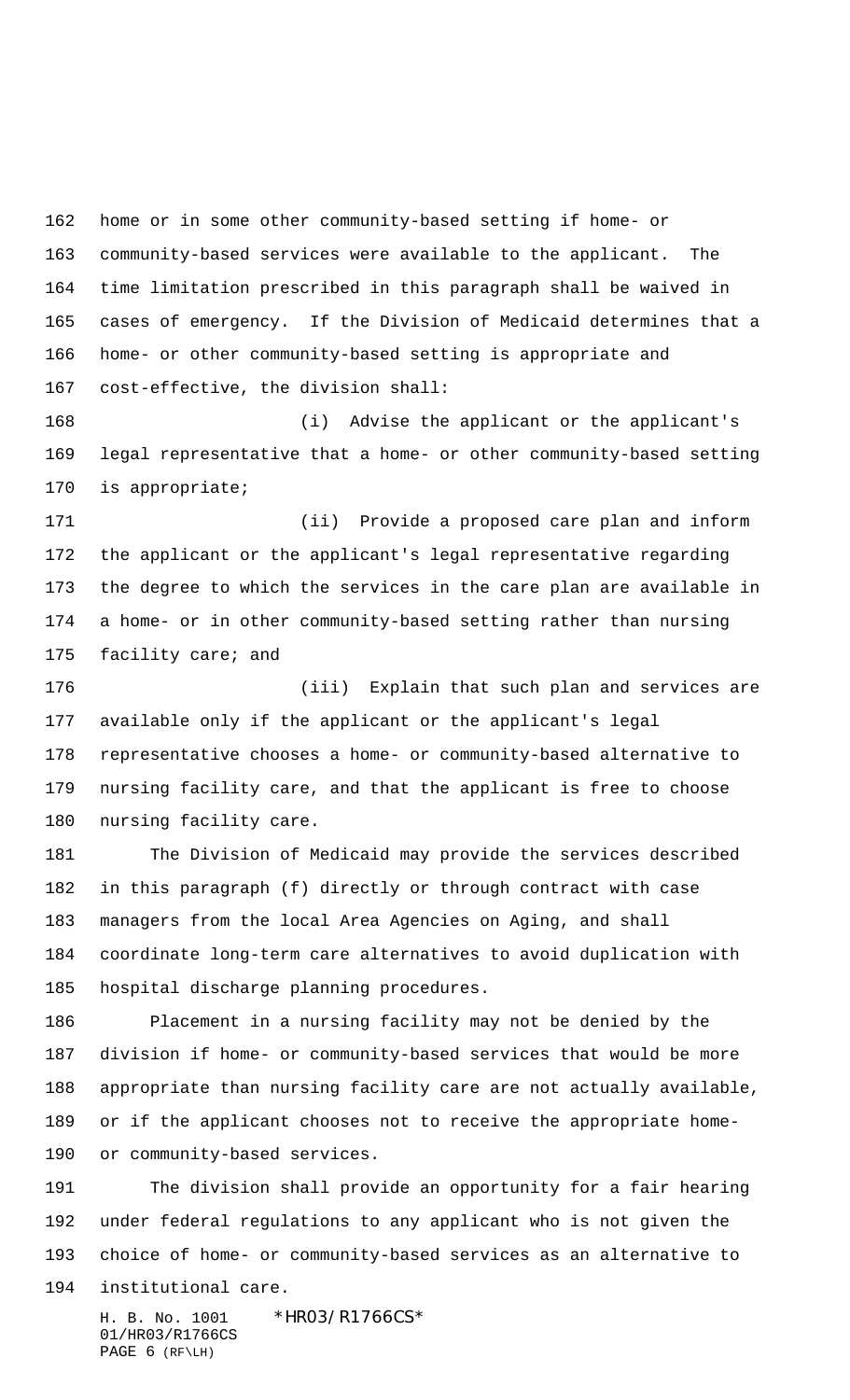The division shall make full payment for long-term care alternative services.

 The division shall apply for necessary federal waivers to assure that additional services providing alternatives to nursing facility care are made available to applicants for nursing facility care.

 (5) Periodic screening and diagnostic services for individuals under age twenty-one (21) years as are needed to identify physical and mental defects and to provide health care treatment and other measures designed to correct or ameliorate defects and physical and mental illness and conditions discovered by the screening services regardless of whether these services are included in the state plan. The division may include in its periodic screening and diagnostic program those discretionary services authorized under the federal regulations adopted to implement Title XIX of the federal Social Security Act, as amended. The division, in obtaining physical therapy services, occupational therapy services, and services for individuals with speech, hearing and language disorders, may enter into a cooperative agreement with the State Department of Education for the provision of such services to handicapped students by public school districts using state funds which are provided from the appropriation to the Department of Education to obtain federal matching funds through the division. The division, in obtaining medical and psychological evaluations for children in the custody of the State Department of Human Services may enter into a cooperative agreement with the State Department of Human Services for the provision of such services using state funds which are provided from the appropriation to the Department of Human Services to obtain federal matching funds through the division. On July 1, 1993, all fees for periodic screening and diagnostic services under this paragraph (5) shall be increased by

H. B. No. 1001 \*HR03/R1766CS\* 01/HR03/R1766CS PAGE 7 (RF\LH)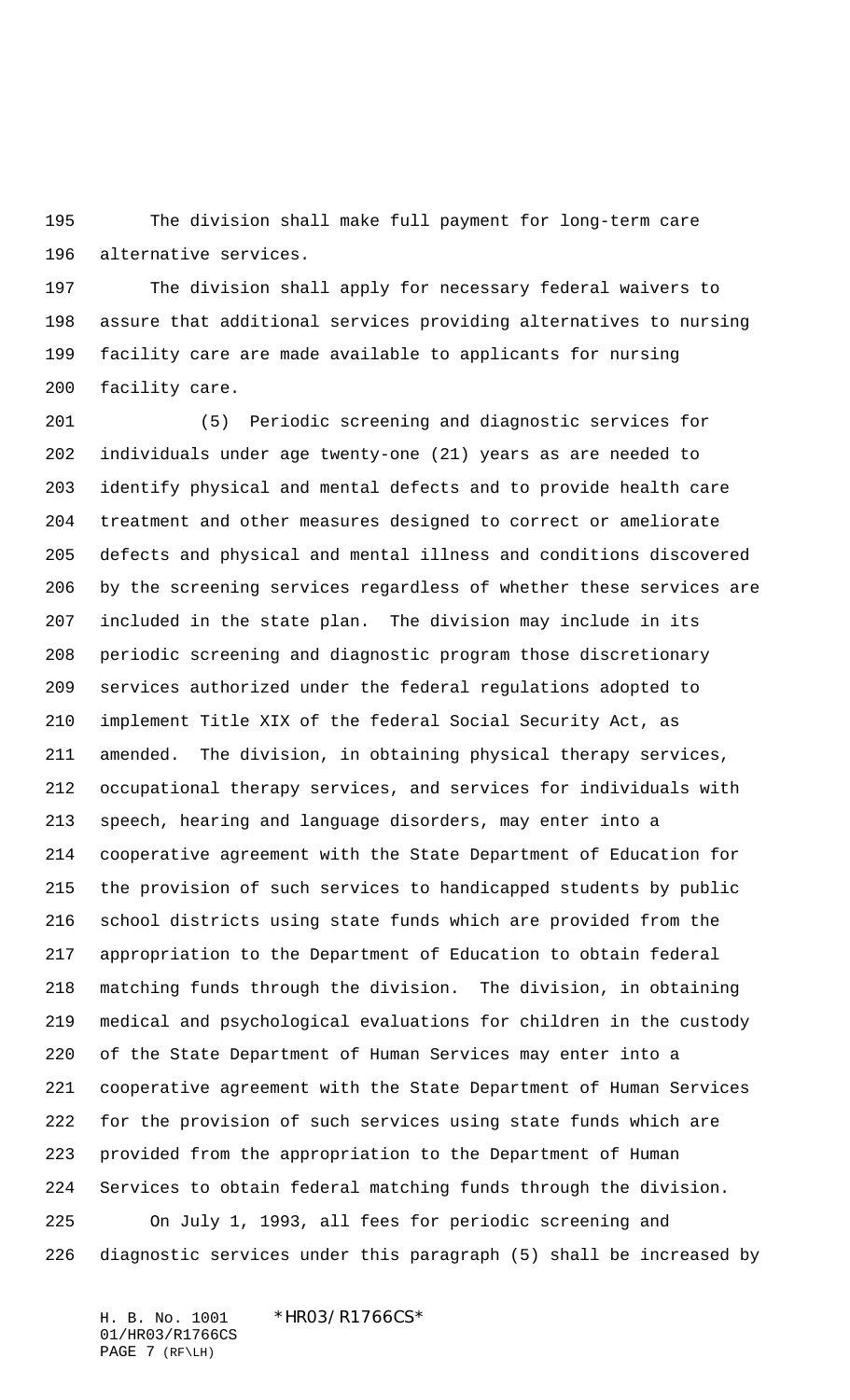twenty-five percent (25%) of the reimbursement rate in effect on June 30, 1993.

 (6) Physician's services. All fees for physicians' services that are covered only by Medicaid shall be reimbursed at ninety percent (90%) of the rate established on January 1, 1999, and as adjusted each January thereafter, under Medicare (Title XVIII of the Social Security Act, as amended), and which shall in no event be less than seventy percent (70%) of the rate established on January 1, 1994. All fees for physicians' services that are covered by both Medicare and Medicaid shall be reimbursed at ten percent (10%) of the adjusted Medicare payment established on January 1, 1999, and as adjusted each January thereafter, under Medicare (Title XVIII of the Social Security Act, as amended), and which shall in no event be less than seven percent (7%) of the adjusted Medicare payment established on January 1, 1994.

 (7) (a) Home health services for eligible persons, not to exceed in cost the prevailing cost of nursing facility services, not to exceed sixty (60) visits per year.

(b) Repealed.

 (8) Emergency medical transportation services. On January 1, 1994, emergency medical transportation services shall be reimbursed at seventy percent (70%) of the rate established under Medicare (Title XVIII of the Social Security Act, as amended). "Emergency medical transportation services" shall mean, but shall not be limited to, the following services by a properly permitted ambulance operated by a properly licensed provider in accordance with the Emergency Medical Services Act of 1974 (Section 41-59-1 et seq.): (i) basic life support, (ii) advanced life support, (iii) mileage, (iv) oxygen, (v) intravenous fluids, (vi) disposable supplies, (vii) similar services.

H. B. No. 1001 \*HR03/R1766CS\* 01/HR03/R1766CS PAGE 8 (RF\LH) (9) Legend and other drugs as may be determined by the division. The division may implement a program of prior approval for drugs to the extent permitted by law. Payment by the division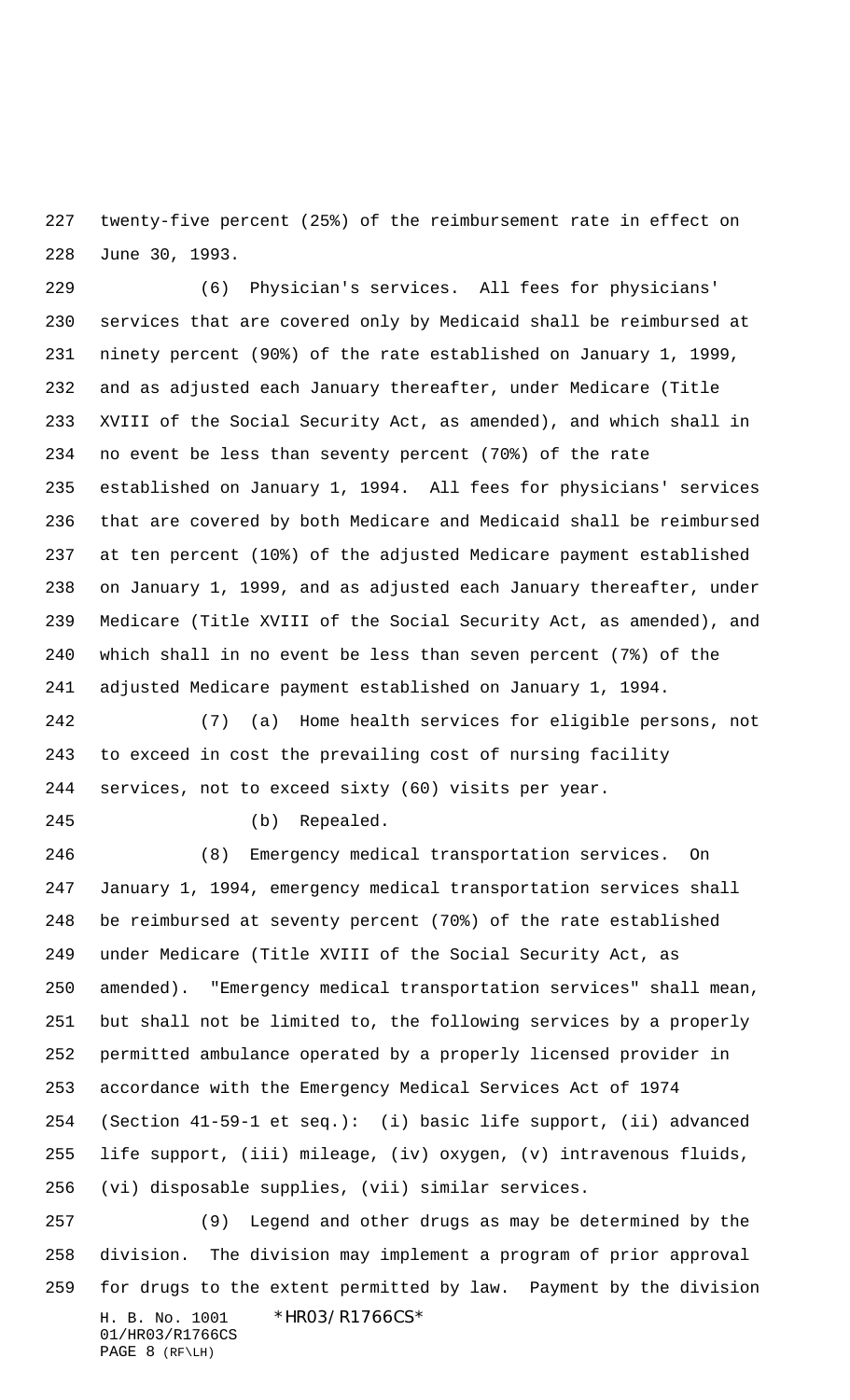for covered multiple source drugs shall be limited to the lower of the upper limits established and published by the Health Care Financing Administration (HCFA) plus a dispensing fee of Four Dollars and Ninety-one Cents (\$4.91), or the estimated acquisition cost (EAC) as determined by the division plus a dispensing fee of Four Dollars and Ninety-one Cents (\$4.91), or the providers' usual and customary charge to the general public. The division shall allow five (5) prescriptions per month for noninstitutionalized Medicaid recipients; however, exceptions for up to ten (10) prescriptions per month shall be allowed, with the approval of the director.

 Payment for other covered drugs, other than multiple source drugs with HCFA upper limits, shall not exceed the lower of the estimated acquisition cost as determined by the division plus a dispensing fee of Four Dollars and Ninety-one Cents (\$4.91) or the providers' usual and customary charge to the general public.

 Payment for nonlegend or over-the-counter drugs covered on the division's formulary shall be reimbursed at the lower of the division's estimated shelf price or the providers' usual and customary charge to the general public. No dispensing fee shall be paid.

 The division shall develop and implement a program of payment for additional pharmacist services, with payment to be based on demonstrated savings, but in no case shall the total payment exceed twice the amount of the dispensing fee.

 As used in this paragraph (9), "estimated acquisition cost" means the division's best estimate of what price providers generally are paying for a drug in the package size that providers buy most frequently. Product selection shall be made in compliance with existing state law; however, the division may reimburse as if the prescription had been filled under the generic name. The division may provide otherwise in the case of specified

H. B. No. 1001 \*HRO3/R1766CS\* 01/HR03/R1766CS PAGE 9 (RF\LH)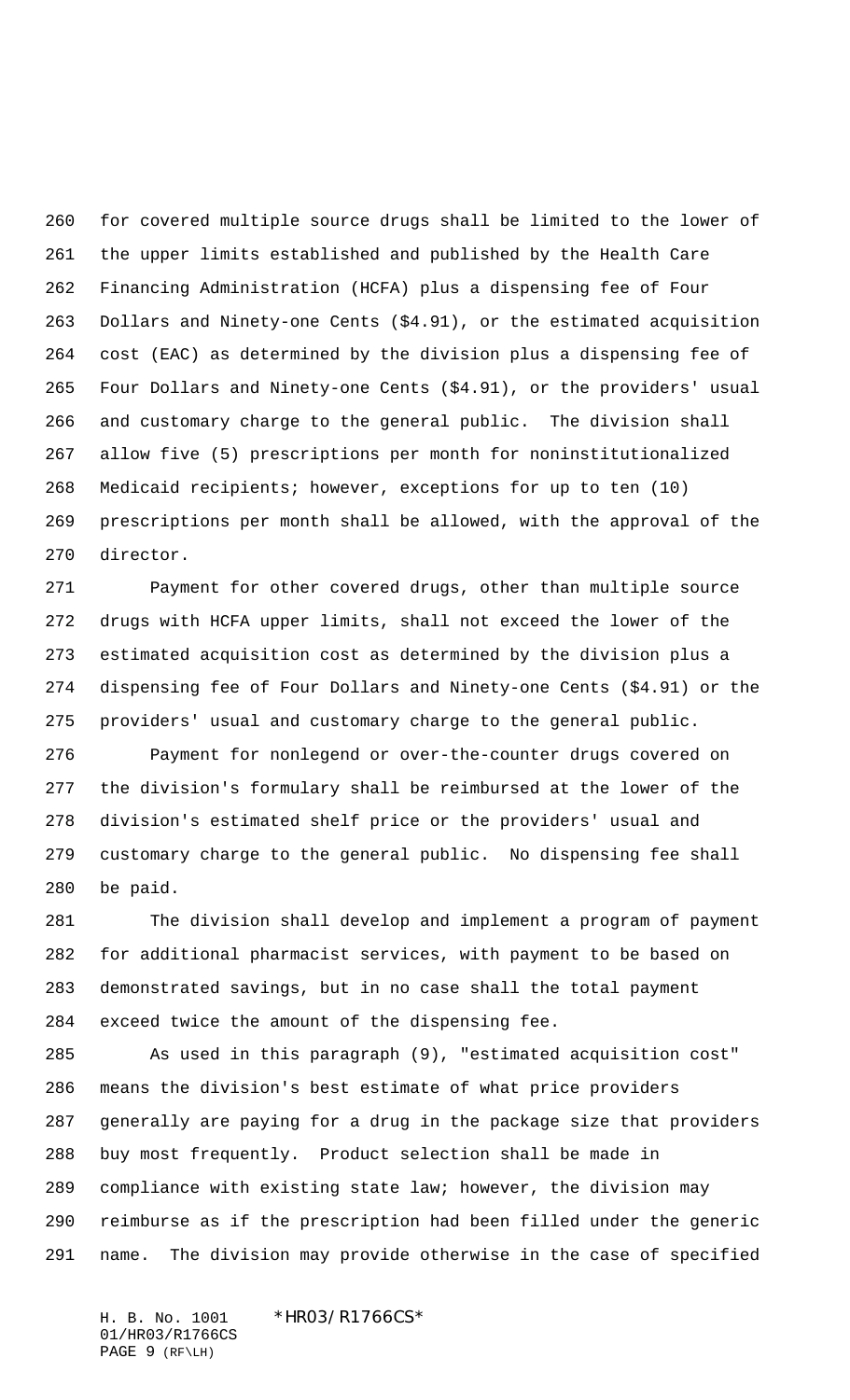drugs when the consensus of competent medical advice is that trademarked drugs are substantially more effective.

 (10) Dental care that is an adjunct to treatment of an acute medical or surgical condition; services of oral surgeons and dentists in connection with surgery related to the jaw or any structure contiguous to the jaw or the reduction of any fracture of the jaw or any facial bone; and emergency dental extractions and treatment related thereto. On July 1, 1999, all fees for dental care and surgery under authority of this paragraph (10) shall be increased to one hundred sixty percent (160%) of the amount of the reimbursement rate that was in effect on June 30, 1999. It is the intent of the Legislature to encourage more dentists to participate in the Medicaid program.

 (11) Eyeglasses necessitated by reason of eye surgery, and as prescribed by a physician skilled in diseases of the eye or an optometrist, whichever the patient may select, or one (1) pair every three (3) years as prescribed by a physician or an optometrist, whichever the patient may select.

(12) Intermediate care facility services.

H. B. No. 1001 \*HR03/R1766CS\* 01/HR03/R1766CS (a) The division shall make full payment to all intermediate care facilities for the mentally retarded for each day, not exceeding eighty-four (84) days per year, that a patient is absent from the facility on home leave. Payment may be made for the following home leave days in addition to the eighty-four-day limitation: Christmas, the day before Christmas, the day after Christmas, Thanksgiving, the day before Thanksgiving and the day after Thanksgiving. However, before payment may be made for more than eighteen (18) home leave days in a year for a patient, the patient must have written authorization from a physician stating that the patient is physically and mentally able to be away from the facility on home leave. Such authorization must be filed with the division before it will be effective, and the authorization shall be effective for three (3) months from the

PAGE 10 (RF\LH)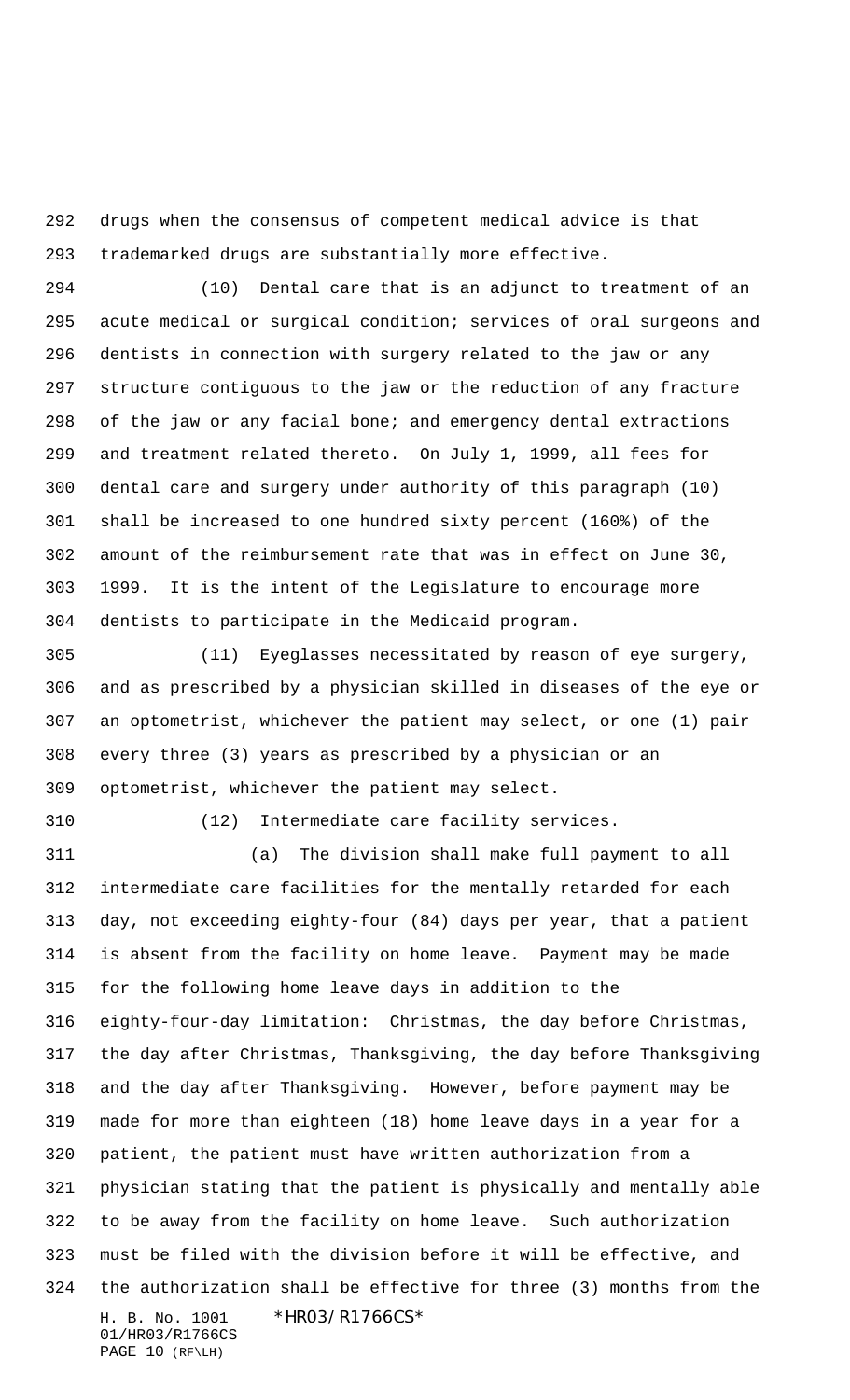date it is received by the division, unless it is revoked earlier by the physician because of a change in the condition of the patient.

 (b) All state-owned intermediate care facilities for the mentally retarded shall be reimbursed on a full reasonable cost basis.

 (c) The division is authorized to limit allowable management fees and home office costs to either three percent (3%), five percent (5%) or seven percent (7%) of other allowable costs, including allowable therapy costs and property costs, based on the types of management services provided, as follows:

 A maximum of up to three percent (3%) shall be allowed where centralized managerial and administrative services are provided by the management company or home office.

 A maximum of up to five percent (5%) shall be allowed where centralized managerial and administrative services and limited professional and consultant services are provided.

 A maximum of up to seven percent (7%) shall be allowed where a full spectrum of centralized managerial services, administrative services, professional services and consultant services are provided.

 (13) Family planning services, including drugs, supplies and devices, when such services are under the supervision of a physician.

H. B. No. 1001 \*HR03/R1766CS\* 01/HR03/R1766CS PAGE 11 (RF\LH) (14) Clinic services. Such diagnostic, preventive, therapeutic, rehabilitative or palliative services furnished to an outpatient by or under the supervision of a physician or dentist in a facility which is not a part of a hospital but which is organized and operated to provide medical care to outpatients. Clinic services shall include any services reimbursed as outpatient hospital services which may be rendered in such a facility, including those that become so after July 1, 1991. On July 1, 1999, all fees for physicians' services reimbursed under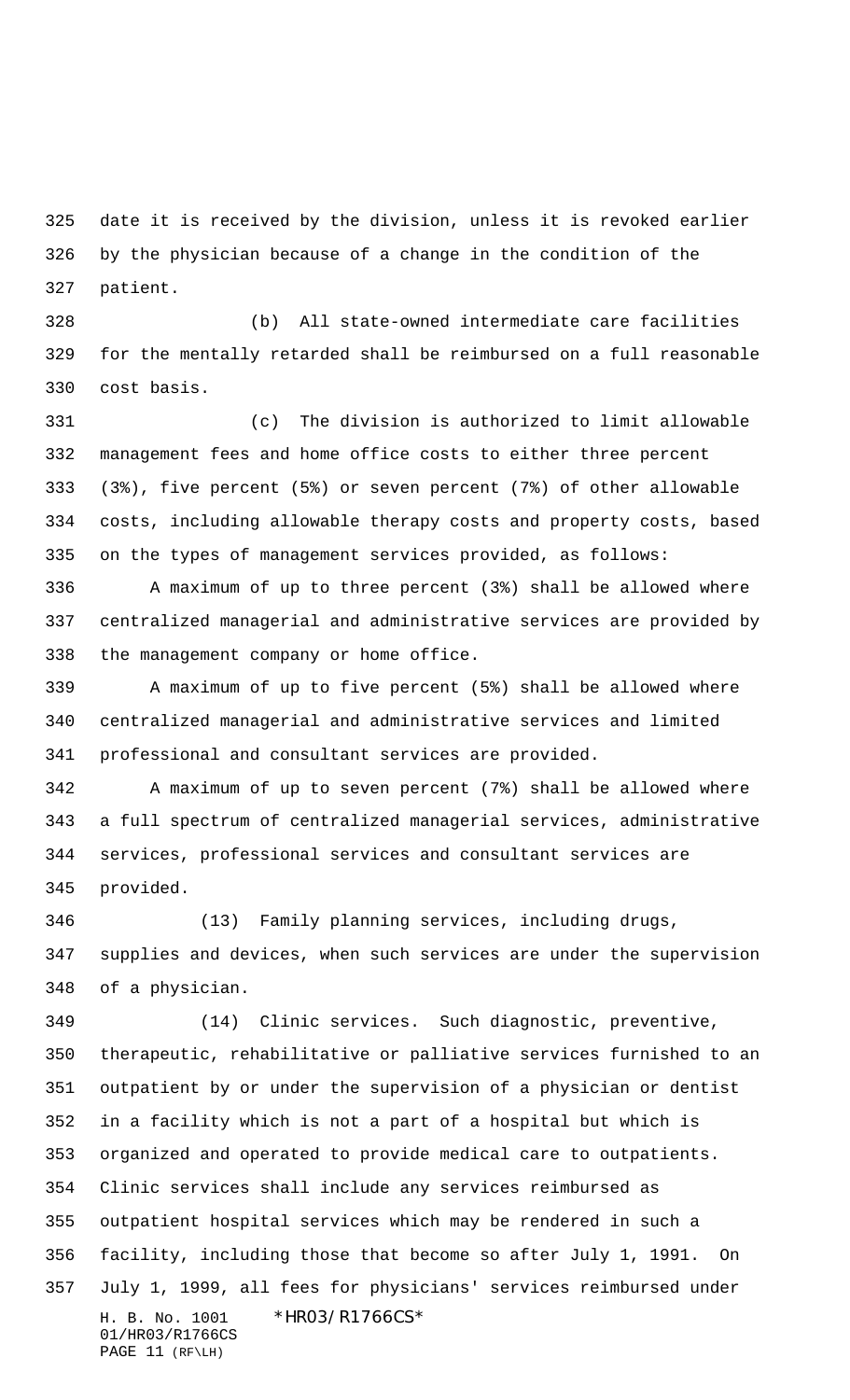authority of this paragraph (14) shall be reimbursed at ninety percent (90%) of the rate established on January 1, 1999, and as adjusted each January thereafter, under Medicare (Title XVIII of the Social Security Act, as amended), and which shall in no event be less than seventy percent (70%) of the rate established on January 1, 1994. All fees for physicians' services that are covered by both Medicare and Medicaid shall be reimbursed at ten percent (10%) of the adjusted Medicare payment established on January 1, 1999, and as adjusted each January thereafter, under Medicare (Title XVIII of the Social Security Act, as amended), and which shall in no event be less than seven percent (7%) of the adjusted Medicare payment established on January 1, 1994. On July 1, 1999, all fees for dentists' services reimbursed under authority of this paragraph (14) shall be increased to one hundred sixty percent (160%) of the amount of the reimbursement rate that was in effect on June 30, 1999.

 (15) Home- and community-based services, as provided under Title XIX of the federal Social Security Act, as amended, under waivers, subject to the availability of funds specifically appropriated therefor by the Legislature. Payment for such services shall be limited to individuals who would be eligible for and would otherwise require the level of care provided in a nursing facility. The home- and community-based services authorized under this paragraph shall be expanded over a five-year period beginning July 1, 1999. The division shall certify case management agencies to provide case management services and provide for home- and community-based services for eligible individuals under this paragraph. The home- and community-based services under this paragraph and the activities performed by certified case management agencies under this paragraph shall be funded using state funds that are provided from the appropriation to the Division of Medicaid and used to match federal funds.

H. B. No. 1001 \*HRO3/R1766CS\* 01/HR03/R1766CS PAGE 12 (RF\LH)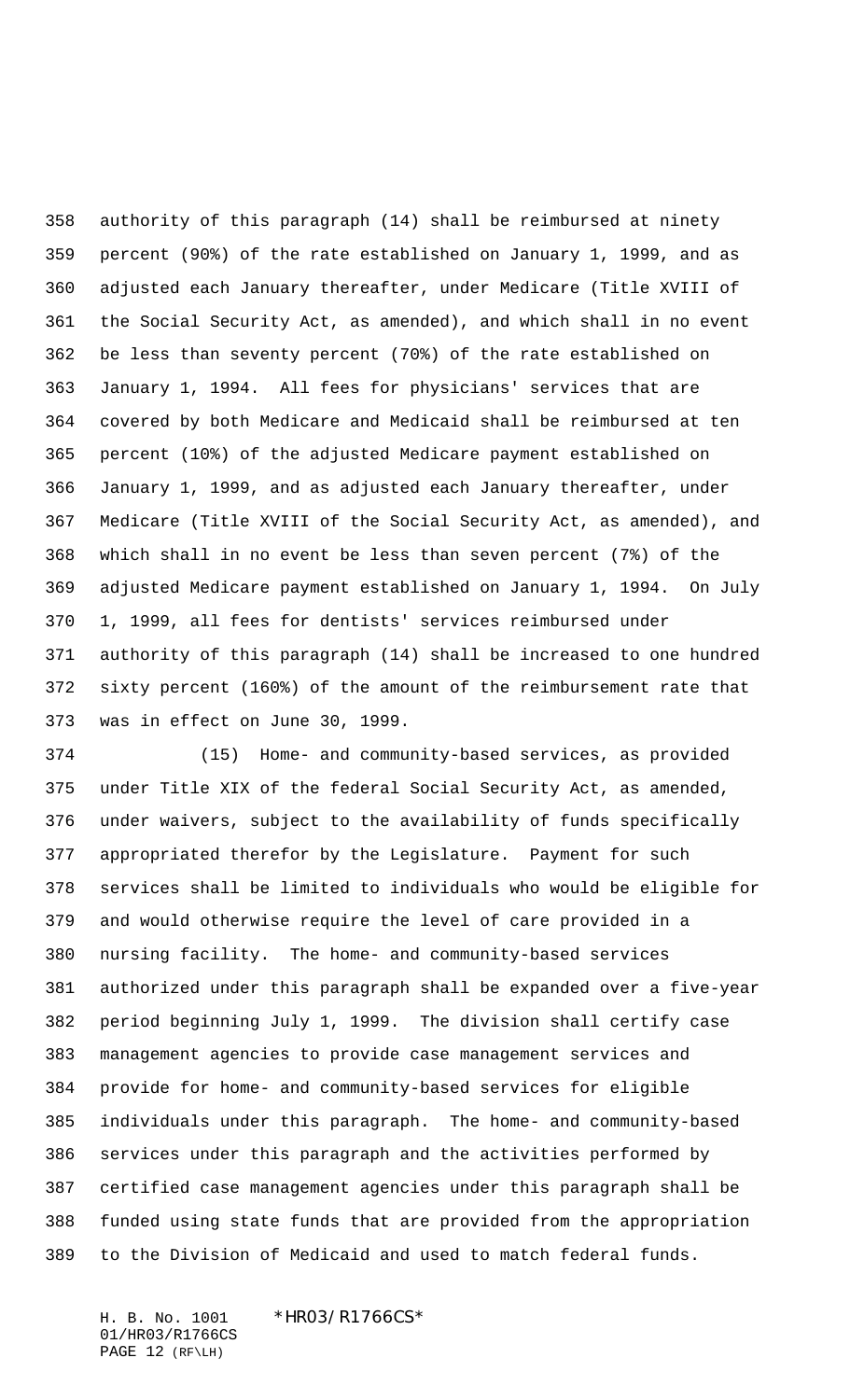H. B. No. 1001 \*HR03/R1766CS\* 01/HR03/R1766CS (16) Mental health services. Approved therapeutic and case management services provided by (a) an approved regional mental health/retardation center established under Sections 41-19-31 through 41-19-39, or by another community mental health service provider meeting the requirements of the Department of Mental Health to be an approved mental health/retardation center if determined necessary by the Department of Mental Health, using state funds which are provided from the appropriation to the State Department of Mental Health and used to match federal funds under a cooperative agreement between the division and the department, or (b) a facility which is certified by the State Department of Mental Health to provide therapeutic and case management services, to be reimbursed on a fee for service basis. Any such services provided by a facility described in paragraph (b) must have the prior approval of the division to be reimbursable under this section. After June 30, 1997, mental health services provided by regional mental health/retardation centers established under Sections 41-19-31 through 41-19-39, or by hospitals as defined in Section 41-9-3(a) and/or their subsidiaries and divisions, or by psychiatric residential treatment facilities as defined in Section 43-11-1, or by another community mental health service provider meeting the requirements of the Department of Mental Health to be an approved mental health/retardation center if determined necessary by the Department of Mental Health, shall not be included in or provided under any capitated managed care pilot program provided for under paragraph (24) of this section. From and after July 1, 2000, the division is authorized to contract with a 134-bed specialty hospital located on Highway 39 North in Lauderdale County for the use of not more than sixty (60) beds at the facility to provide mental health services for children and adolescents and for crisis intervention services for emotionally disturbed children with behavioral problems, with priority to be given to children in the custody of the Department of Human

PAGE 13 (RF\LH)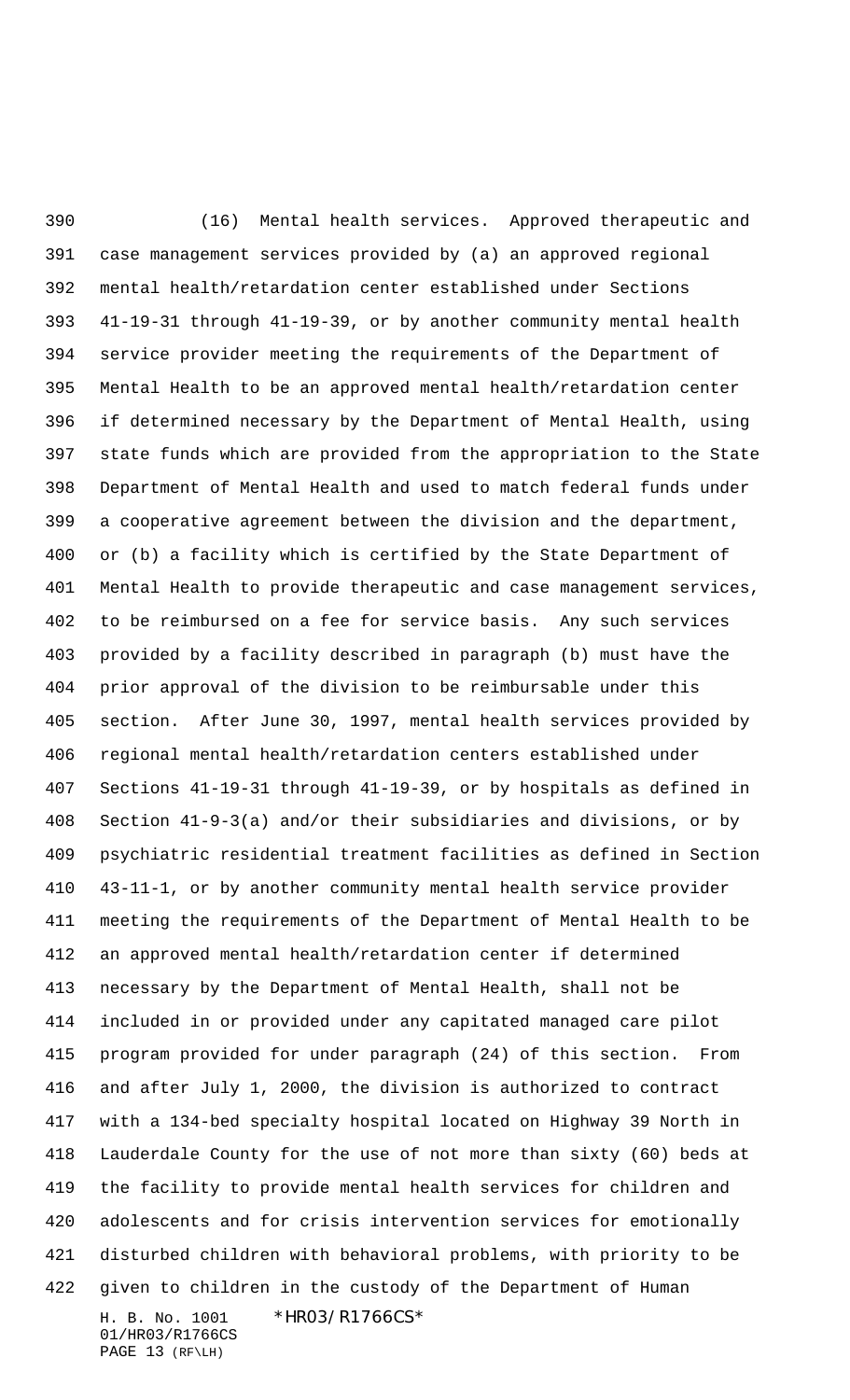Services who are, or otherwise will be, receiving such services out-of-state.

 (17) Durable medical equipment services and medical supplies. The Division of Medicaid may require durable medical equipment providers to obtain a surety bond in the amount and to the specifications as established by the Balanced Budget Act of 1997.

 (18) Notwithstanding any other provision of this section to the contrary, the division shall make additional reimbursement to hospitals which serve a disproportionate share of low-income patients and which meet the federal requirements for such payments as provided in Section 1923 of the federal Social Security Act and any applicable regulations. However, from and after January 1, 2000, no public hospital shall participate in the Medicaid disproportionate share program unless the public hospital participates in an intergovernmental transfer program as provided in Section 1903 of the federal Social Security Act and any applicable regulations. Administration and support for participating hospitals shall be provided by the Mississippi Hospital Association.

 (19) (a) Perinatal risk management services. The division shall promulgate regulations to be effective from and after October 1, 1988, to establish a comprehensive perinatal system for risk assessment of all pregnant and infant Medicaid recipients and for management, education and follow-up for those who are determined to be at risk. Services to be performed include case management, nutrition assessment/counseling, psychosocial assessment/counseling and health education. The division shall set reimbursement rates for providers in conjunction with the State Department of Health. (b) Early intervention system services. The division shall cooperate with the State Department of Health,

H. B. No. 1001 \*HR03/R1766CS\* 01/HR03/R1766CS PAGE 14 (RF\LH) acting as lead agency, in the development and implementation of a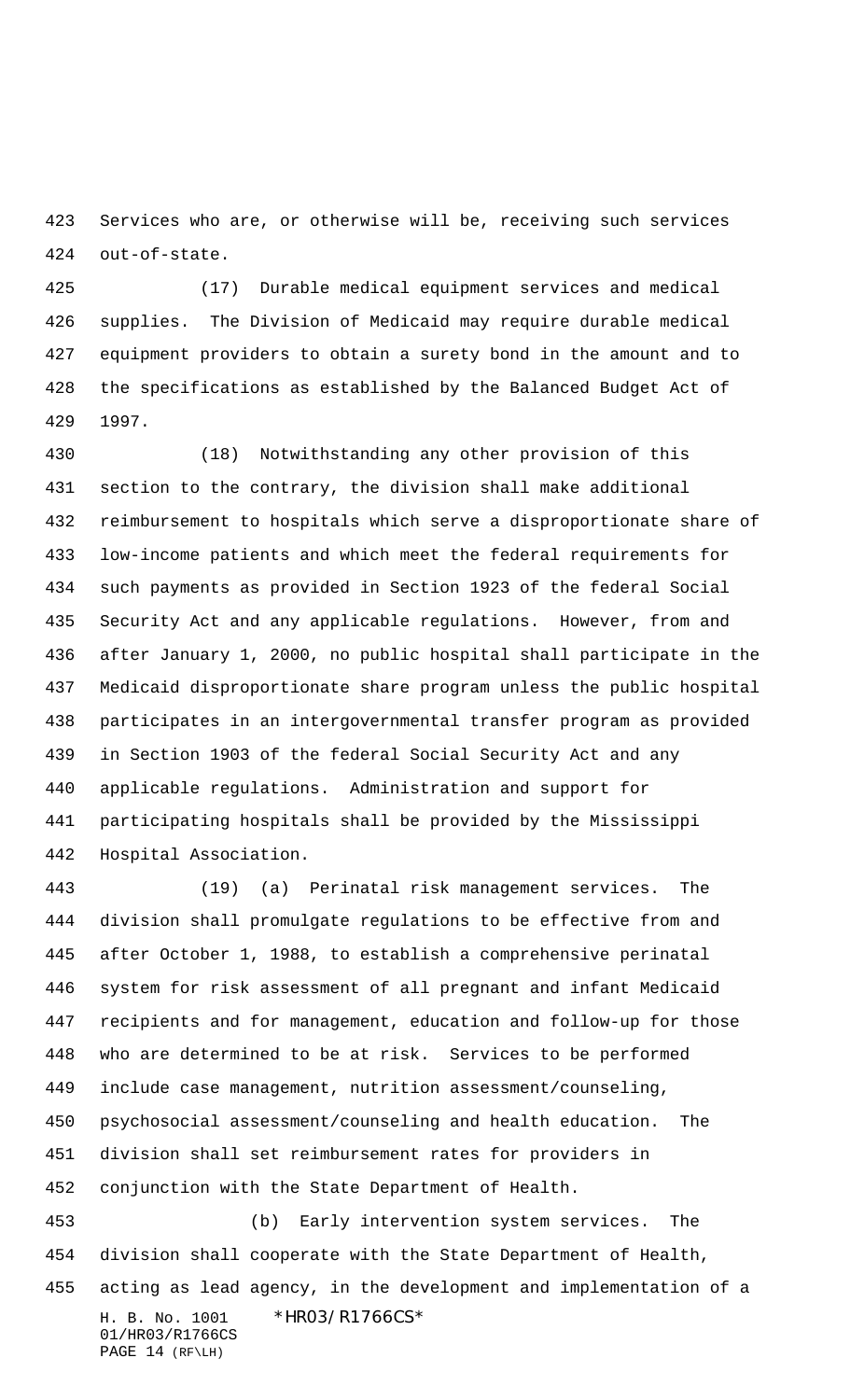statewide system of delivery of early intervention services, pursuant to Part H of the Individuals with Disabilities Education Act (IDEA). The State Department of Health shall certify annually in writing to the director of the division the dollar amount of state early intervention funds available which shall be utilized as a certified match for Medicaid matching funds. Those funds then shall be used to provide expanded targeted case management services for Medicaid eligible children with special needs who are eligible for the state's early intervention system. Qualifications for persons providing service coordination shall be

 determined by the State Department of Health and the Division of Medicaid.

 (20) Home- and community-based services for physically disabled approved services as allowed by a waiver from the United States Department of Health and Human Services for home- and community-based services for physically disabled people using state funds which are provided from the appropriation to the State Department of Rehabilitation Services and used to match federal funds under a cooperative agreement between the division and the department, provided that funds for these services are specifically appropriated to the Department of Rehabilitation Services.

 (21) Nurse practitioner services. Services furnished by a registered nurse who is licensed and certified by the Mississippi Board of Nursing as a nurse practitioner including, but not limited to, nurse anesthetists, nurse midwives, family nurse practitioners, family planning nurse practitioners, pediatric nurse practitioners, obstetrics-gynecology nurse practitioners and neonatal nurse practitioners, under regulations adopted by the division. Reimbursement for such services shall not exceed ninety percent (90%) of the reimbursement rate for comparable services rendered by a physician.

H. B. No. 1001 \*HRO3/R1766CS\* 01/HR03/R1766CS PAGE 15 (RF\LH)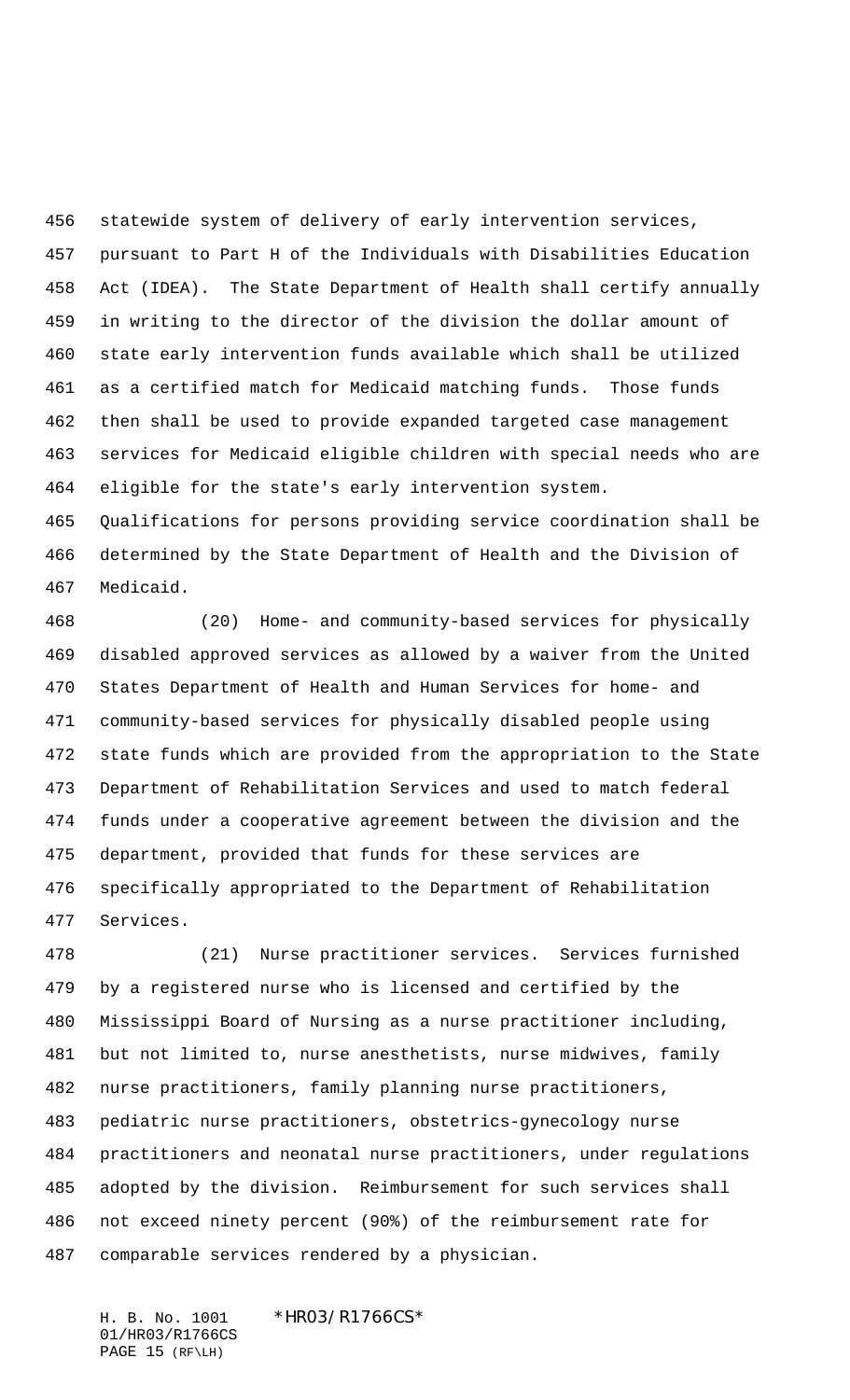(22) Ambulatory services delivered in federally qualified health centers and in clinics of the local health departments of the State Department of Health for individuals eligible for medical assistance under this article based on reasonable costs as determined by the division.

 (23) Inpatient psychiatric services. Inpatient psychiatric services to be determined by the division for recipients under age twenty-one (21) which are provided under the direction of a physician in an inpatient program in a licensed acute care psychiatric facility or in a licensed psychiatric residential treatment facility, before the recipient reaches age twenty-one (21) or, if the recipient was receiving the services immediately before he reached age twenty-one (21), before the earlier of the date he no longer requires the services or the date he reaches age twenty-two (22), as provided by federal regulations. Recipients shall be allowed forty-five (45) days per year of psychiatric services provided in acute care psychiatric facilities, and shall be allowed unlimited days of psychiatric services provided in licensed psychiatric residential treatment facilities. The division is authorized to limit allowable management fees and home office costs to either three percent (3%), five percent (5%) or seven percent (7%) of other allowable costs, including allowable therapy costs and property costs, based on the types of management services provided, as follows:

 A maximum of up to three percent (3%) shall be allowed where centralized managerial and administrative services are provided by the management company or home office.

 A maximum of up to five percent (5%) shall be allowed where centralized managerial and administrative services and limited professional and consultant services are provided.

 A maximum of up to seven percent (7%) shall be allowed where a full spectrum of centralized managerial services, administrative

H. B. No. 1001 \*HRO3/R1766CS\* 01/HR03/R1766CS PAGE 16 (RF\LH)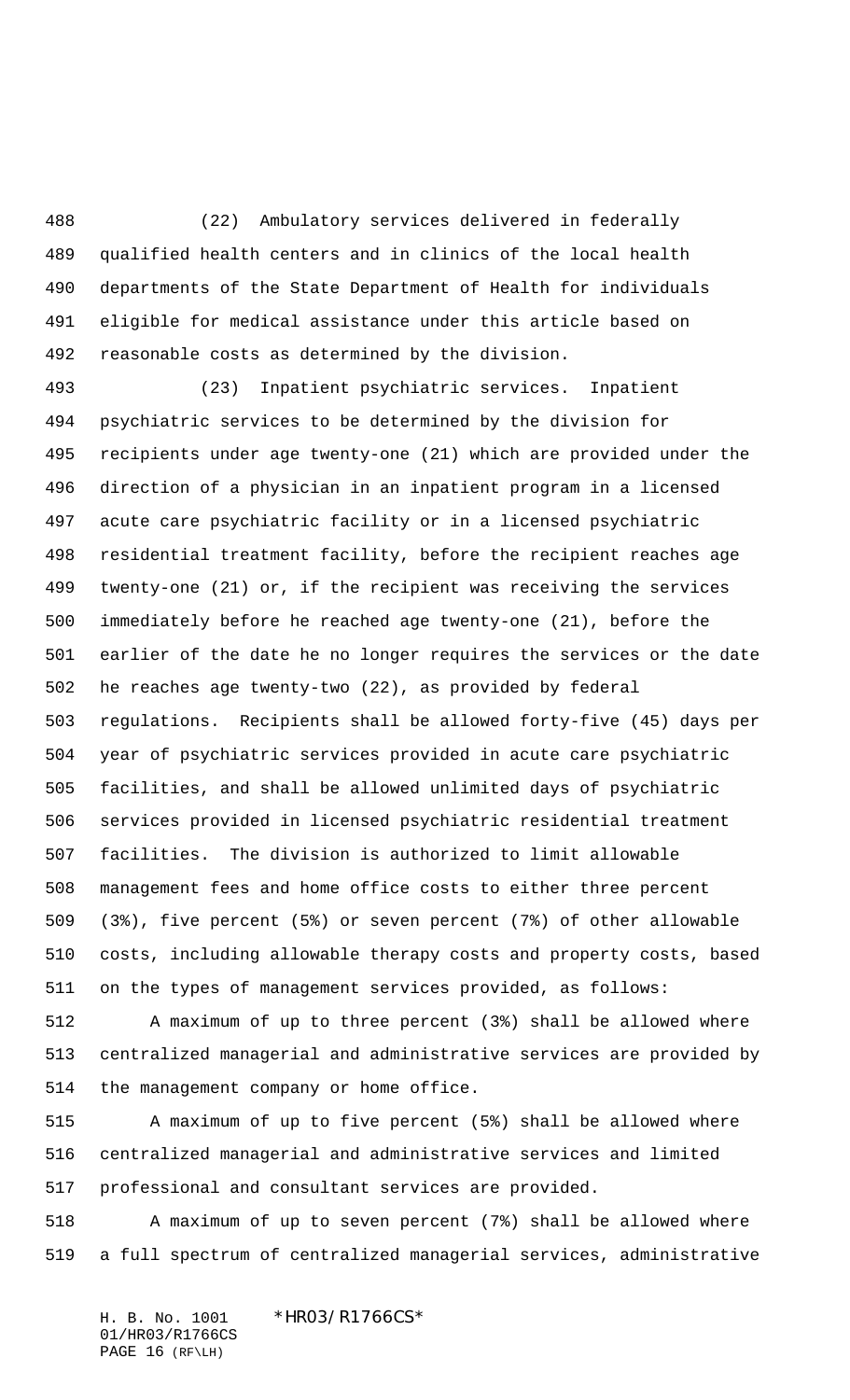services, professional services and consultant services are provided.

 (24) Managed care services in a program to be developed by the division by a public or private provider. If managed care services are provided by the division to Medicaid recipients, and those managed care services are operated, managed and controlled by and under the authority of the division, the division shall be responsible for educating the Medicaid recipients who are participants in the managed care program regarding the manner in which the participants should seek health care under the program. Notwithstanding any other provision in this article to the contrary, the division shall establish rates of reimbursement to providers rendering care and services authorized under this paragraph (24), and may revise such rates of reimbursement without amendment to this section by the Legislature for the purpose of achieving effective and accessible health services, and for responsible containment of costs.

(25) Birthing center services.

 (26) Hospice care. As used in this paragraph, the term "hospice care" means a coordinated program of active professional medical attention within the home and outpatient and inpatient care which treats the terminally ill patient and family as a unit, employing a medically directed interdisciplinary team. The program provides relief of severe pain or other physical symptoms and supportive care to meet the special needs arising out of physical, psychological, spiritual, social and economic stresses which are experienced during the final stages of illness and during dying and bereavement and meets the Medicare requirements for participation as a hospice as provided in federal regulations.

 (27) Group health plan premiums and cost sharing if it is cost effective as defined by the Secretary of Health and Human Services.

H. B. No. 1001 \*HRO3/R1766CS\* 01/HR03/R1766CS PAGE 17 (RF\LH)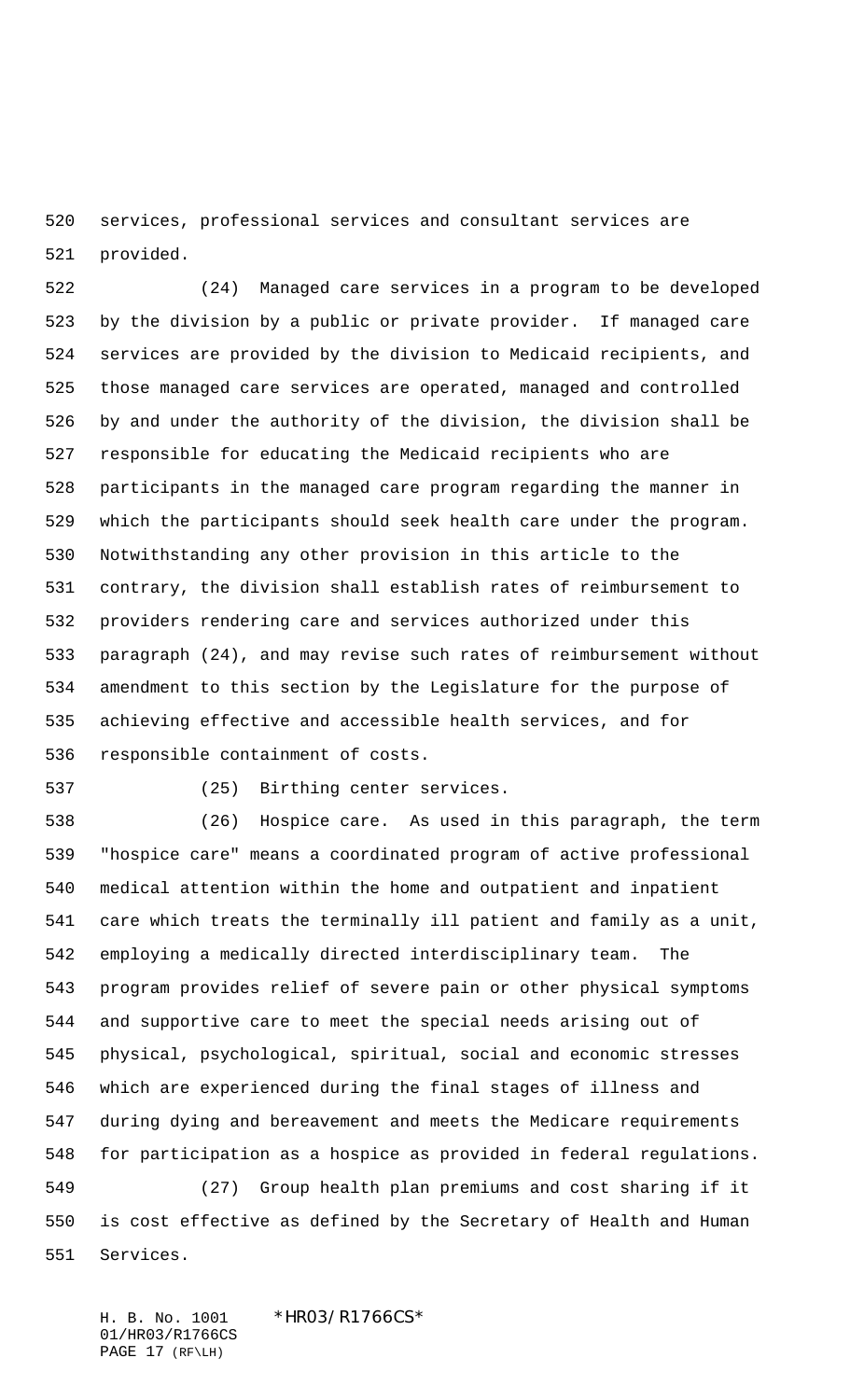(28) Other health insurance premiums which are cost effective as defined by the Secretary of Health and Human Services. Medicare eligible must have Medicare Part B before other insurance premiums can be paid.

 (29) The Division of Medicaid may apply for a waiver from the Department of Health and Human Services for home- and community-based services for developmentally disabled people using state funds which are provided from the appropriation to the State Department of Mental Health and used to match federal funds under a cooperative agreement between the division and the department, provided that funds for these services are specifically appropriated to the Department of Mental Health.

 (30) Pediatric skilled nursing services for eligible persons under twenty-one (21) years of age.

 (31) Targeted case management services for children with special needs, under waivers from the United States Department of Health and Human Services, using state funds that are provided from the appropriation to the Mississippi Department of Human Services and used to match federal funds under a cooperative agreement between the division and the department.

 (32) Care and services provided in Christian Science Sanatoria operated by or listed and certified by The First Church of Christ Scientist, Boston, Massachusetts, rendered in connection with treatment by prayer or spiritual means to the extent that such services are subject to reimbursement under Section 1903 of the Social Security Act.

(33) Podiatrist services.

 (34) The division shall make application to the United States Health Care Financing Administration for a waiver to develop a program of services to personal care and assisted living homes in Mississippi. This waiver shall be completed by December 1, 1999.

H. B. No. 1001 \*HRO3/R1766CS\* 01/HR03/R1766CS PAGE 18 (RF\LH)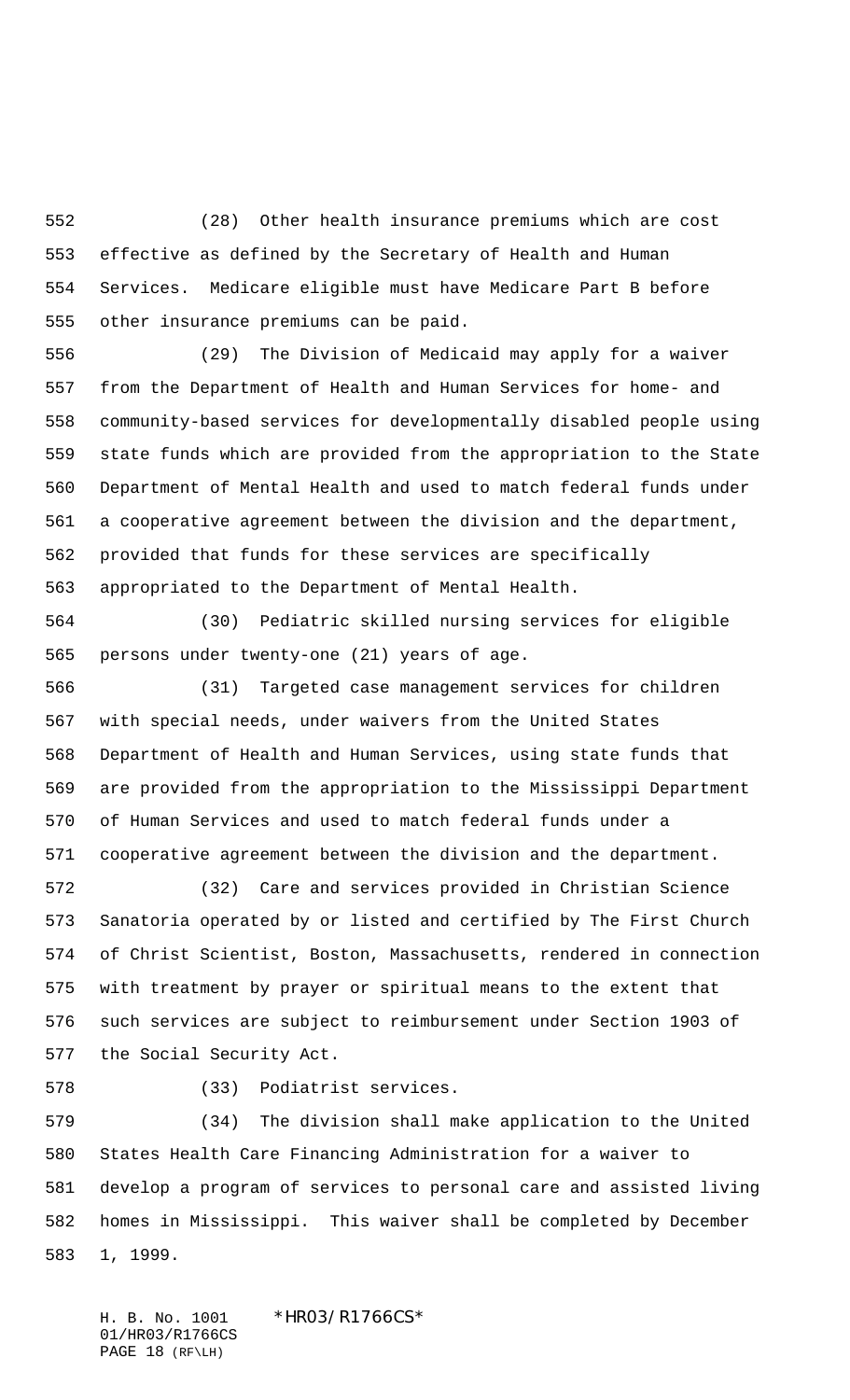(35) Services and activities authorized in Sections 43-27-101 and 43-27-103, using state funds that are provided from the appropriation to the State Department of Human Services and used to match federal funds under a cooperative agreement between the division and the department.

 (36) Nonemergency transportation services for Medicaid-eligible persons, to be provided by the Division of Medicaid. The division may contract with additional entities to administer nonemergency transportation services as it deems necessary. All providers shall have a valid driver's license, vehicle inspection sticker, valid vehicle license tags and a standard liability insurance policy covering the vehicle.

 (37) Targeted case management services for individuals with chronic diseases, with expanded eligibility to cover services to uninsured recipients, on a pilot program basis. This paragraph (37) shall be contingent upon continued receipt of special funds from the Health Care Financing Authority and private foundations who have granted funds for planning these services. No funding for these services shall be provided from state general funds.

 (38) Chiropractic services: a chiropractor's manual manipulation of the spine to correct a subluxation, if x-ray demonstrates that a subluxation exists and if the subluxation has resulted in a neuromusculoskeletal condition for which manipulation is appropriate treatment. Reimbursement for chiropractic services shall not exceed Seven Hundred Dollars (\$700.00) per year per recipient.

 (39) Dually eligible Medicare/Medicaid beneficiaries. The division shall pay the Medicare deductible and ten percent (10%) coinsurance amounts for services available under Medicare for the duration and scope of services otherwise available under the Medicaid program.

H. B. No. 1001 \*HR03/R1766CS\* (40) The division shall prepare an application for a waiver to provide prescription drug benefits to as many

01/HR03/R1766CS PAGE 19 (RF\LH)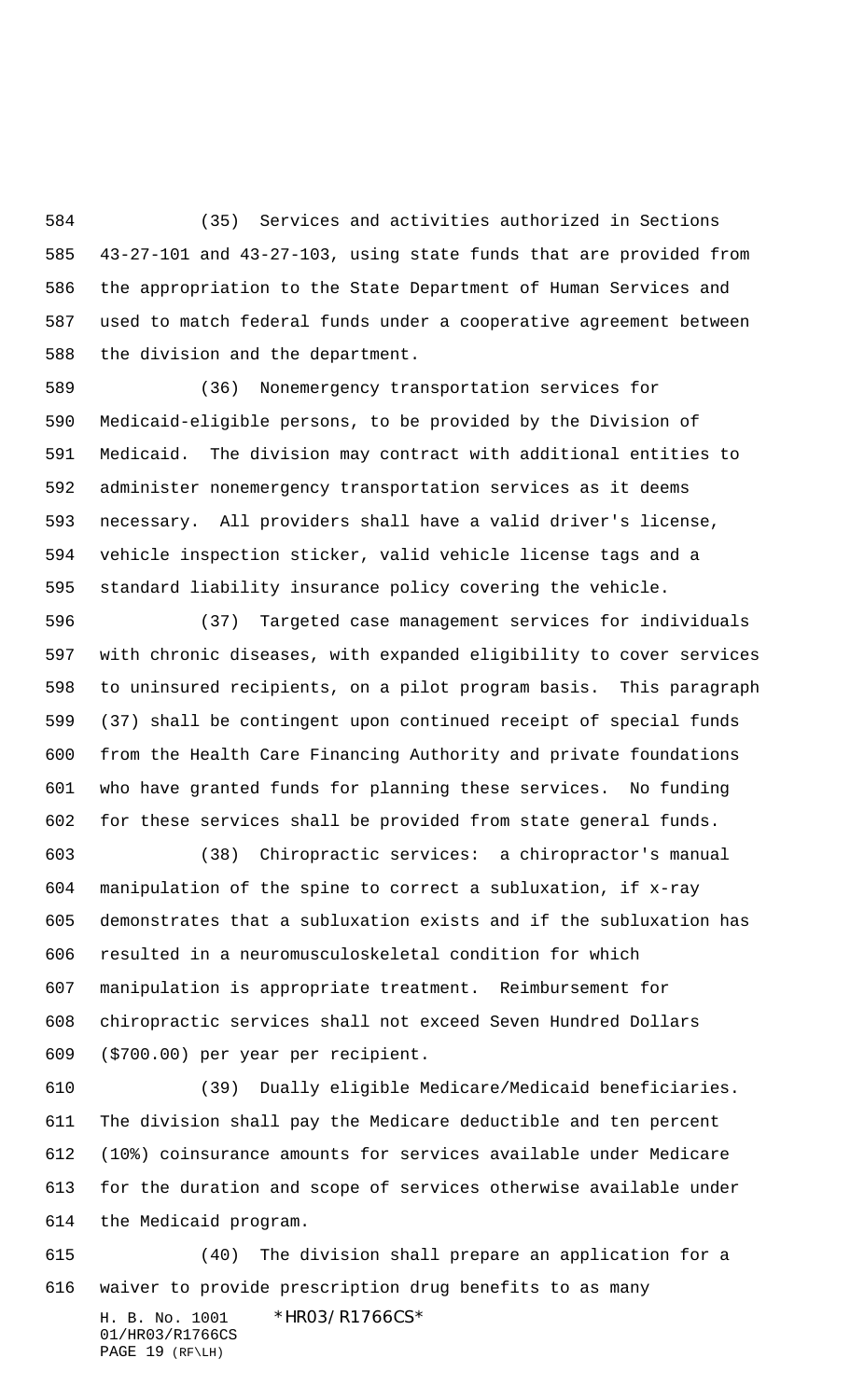Mississippians as permitted under Title XIX of the Social Security Act.

 (41) Services provided by the State Department of Rehabilitation Services for the care and rehabilitation of persons with spinal cord injuries or traumatic brain injuries, as allowed under waivers from the United States Department of Health and Human Services, using up to seventy-five percent (75%) of the funds that are appropriated to the Department of Rehabilitation Services from the Spinal Cord and Head Injury Trust Fund established under Section 37-33-261 and used to match federal funds under a cooperative agreement between the division and the department.

 (42) Notwithstanding any other provision in this article to the contrary, the division is hereby authorized to develop a population health management program for women and children health services through the age of two (2). This program is primarily for obstetrical care associated with low birth weight and pre-term babies. In order to effect cost savings, the division may develop a revised payment methodology which may include at-risk capitated payments.

 (43) The division shall provide reimbursement, according to a payment schedule developed by the division, for smoking cessation medications for pregnant women during their pregnancy and other Medicaid-eligible women who are of child-bearing age.

 Notwithstanding any provision of this article, except as authorized in the following paragraph and in Section 43-13-139, neither (a) the limitations on quantity or frequency of use of or the fees or charges for any of the care or services available to recipients under this section, nor (b) the payments or rates of reimbursement to providers rendering care or services authorized under this section to recipients, may be increased, decreased or otherwise changed from the levels in effect on July 1, 1999,

H. B. No. 1001 \*HRO3/R1766CS\* 01/HR03/R1766CS PAGE 20 (RF\LH)